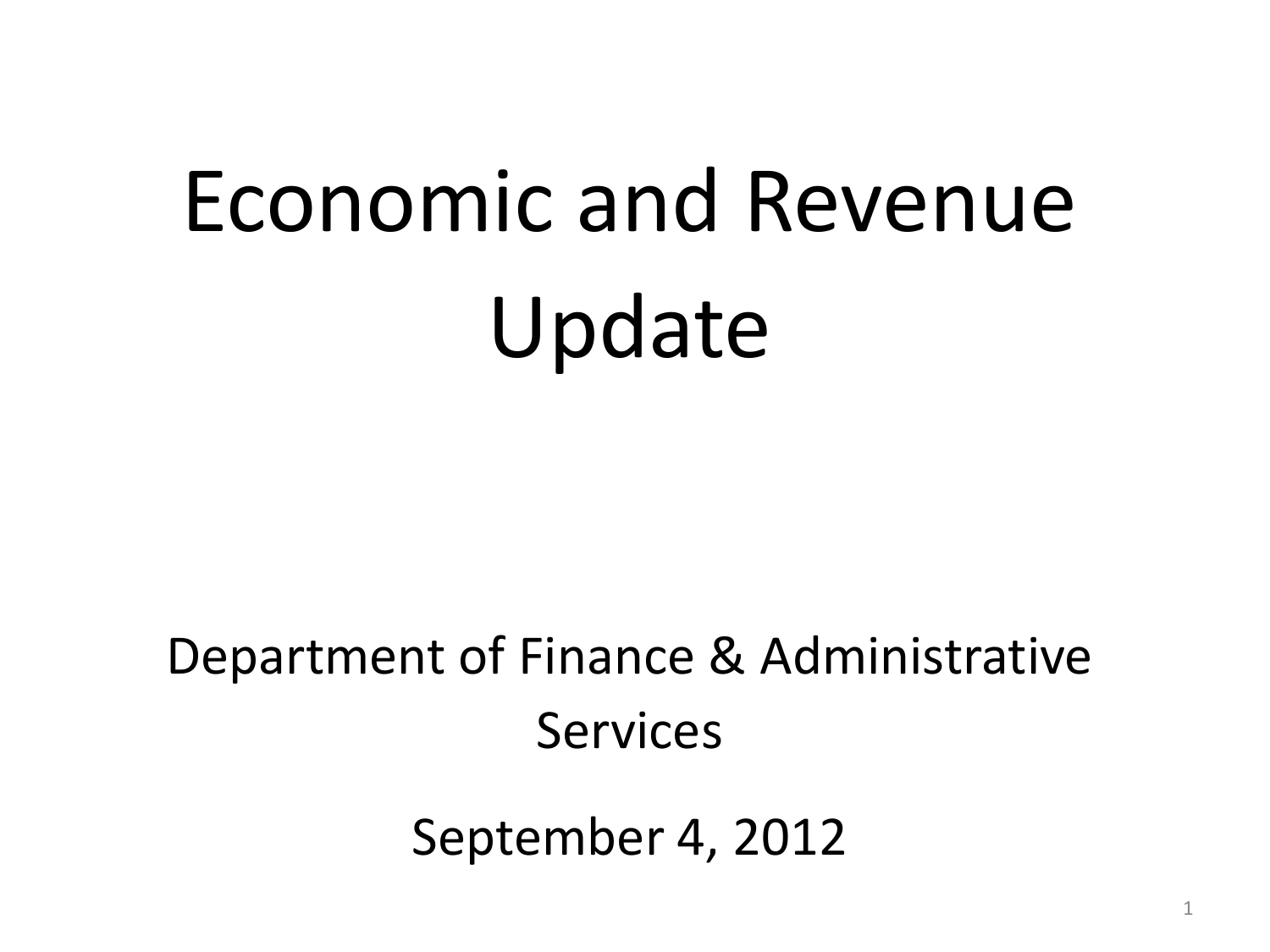• Historically recoveries from financial crises have been weak and drawn out

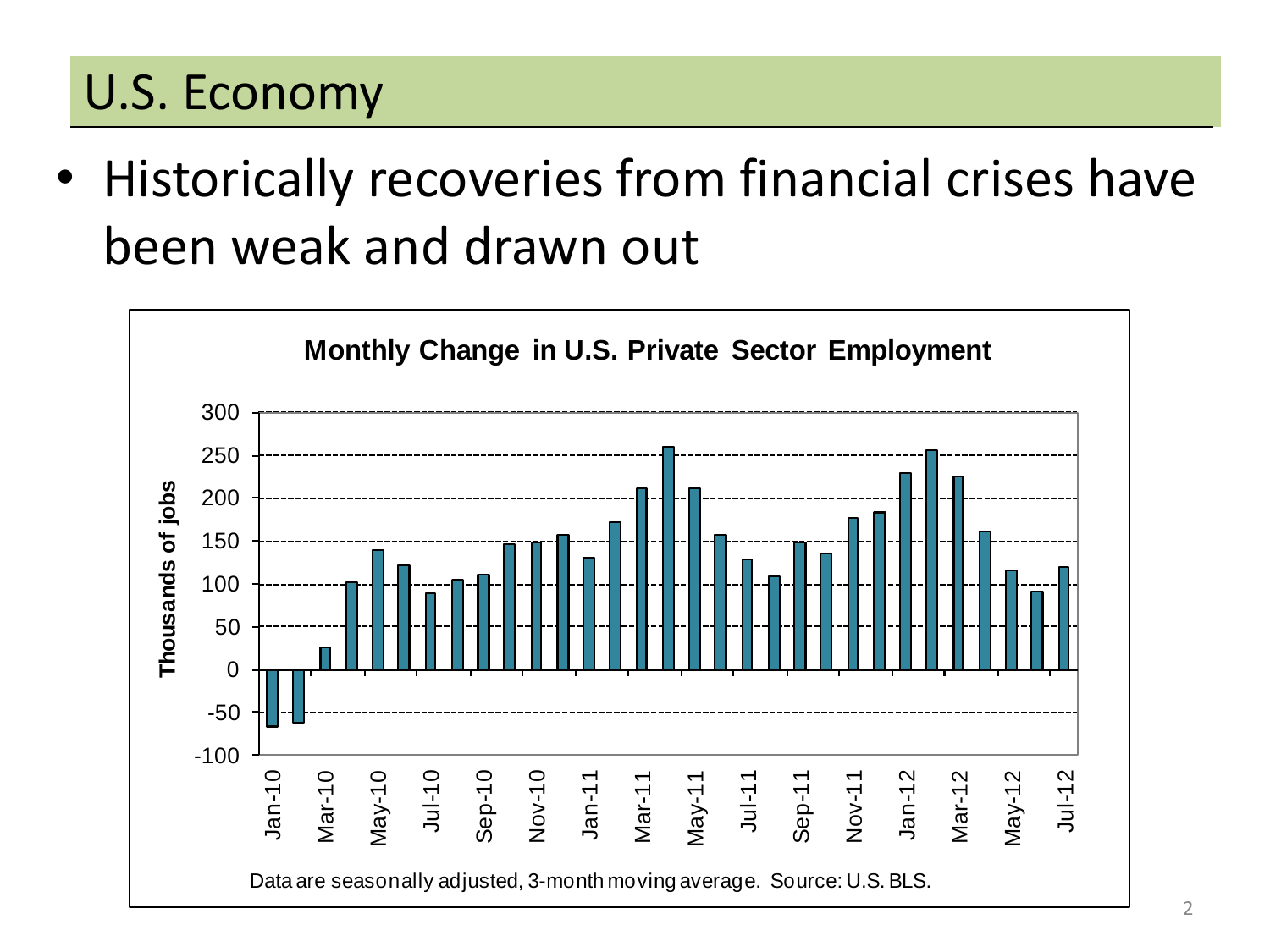- U.S. economy has slowed since winter
	- Payback for job gains during warm winter
	- Oil, gasoline prices
	- End of period of relative calm in Eurozone
	- Uncertainty over U.S. fiscal policy
	- Slower growth in rest of world has hurt U.S. exports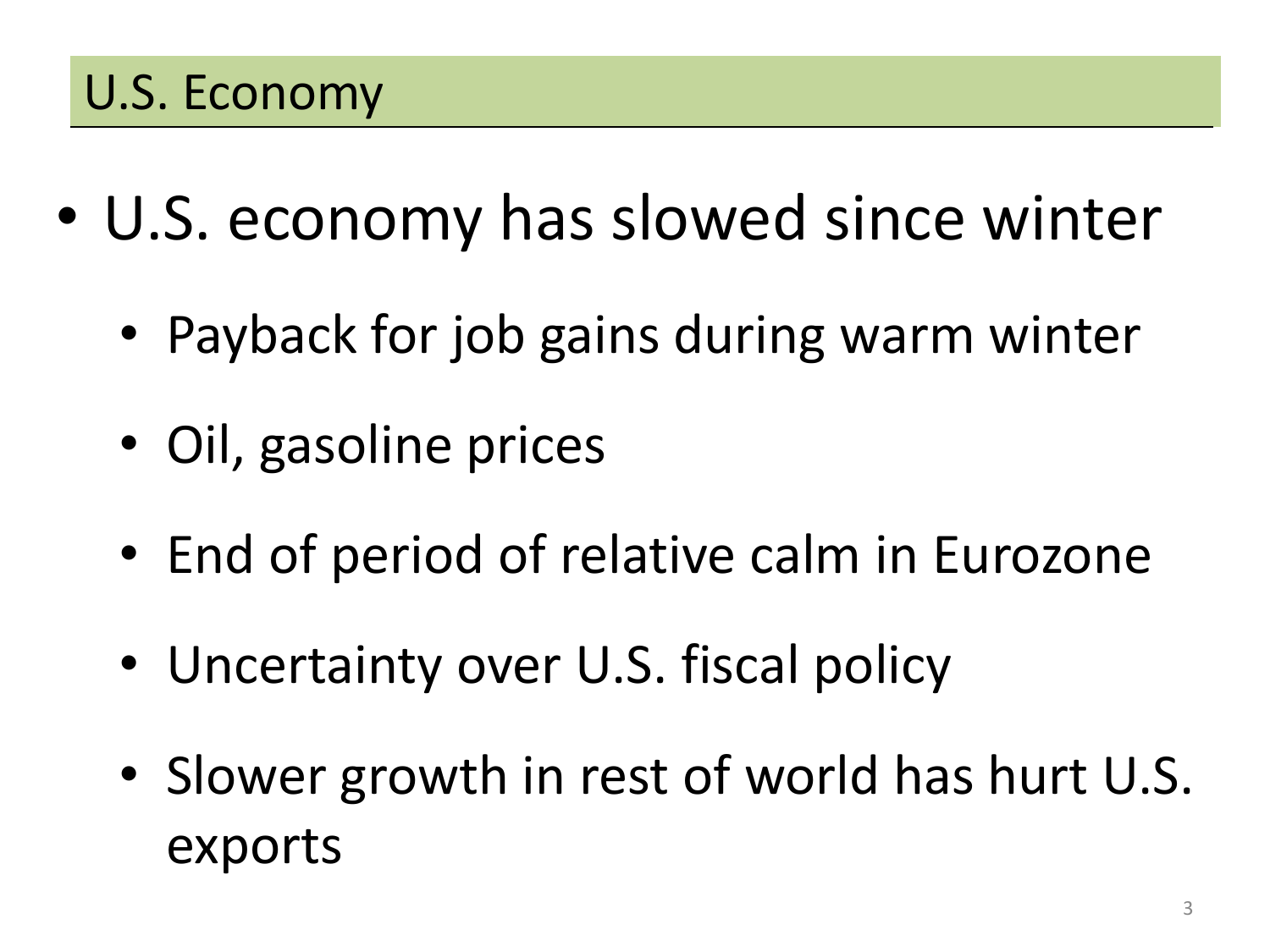• U.S. forecasts have been lowered since April

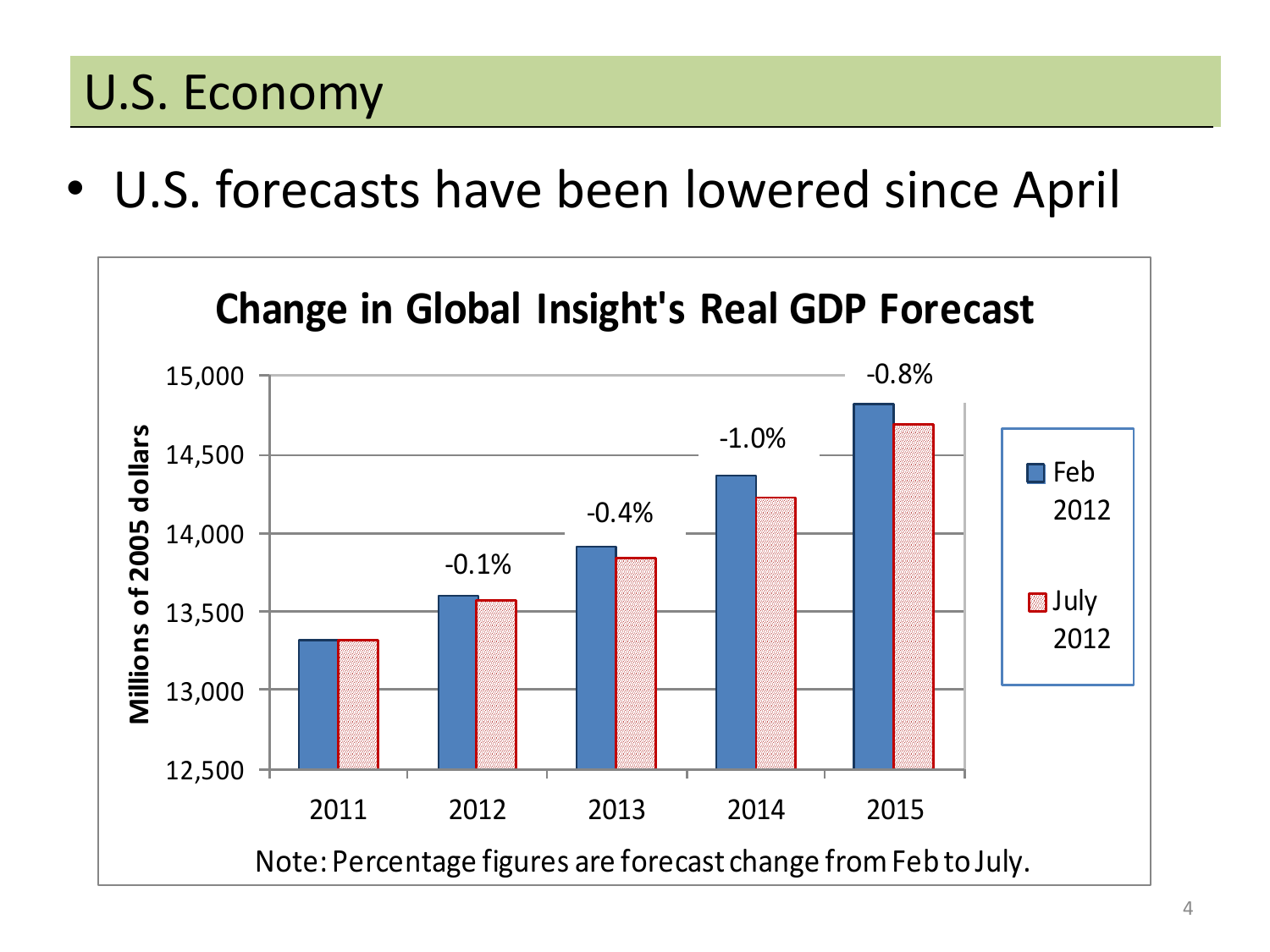- Risks to U.S. forecast include
	- The "fiscal cliff"
		- Fiscal contraction of 3% 4% of GDP
		- Baseline U.S. forecast assumes U.S. does not go over fiscal cliff
	- Eurozone debt crisis
	- Emerging economies slow further
- Recession risk = 25% (Global Insight)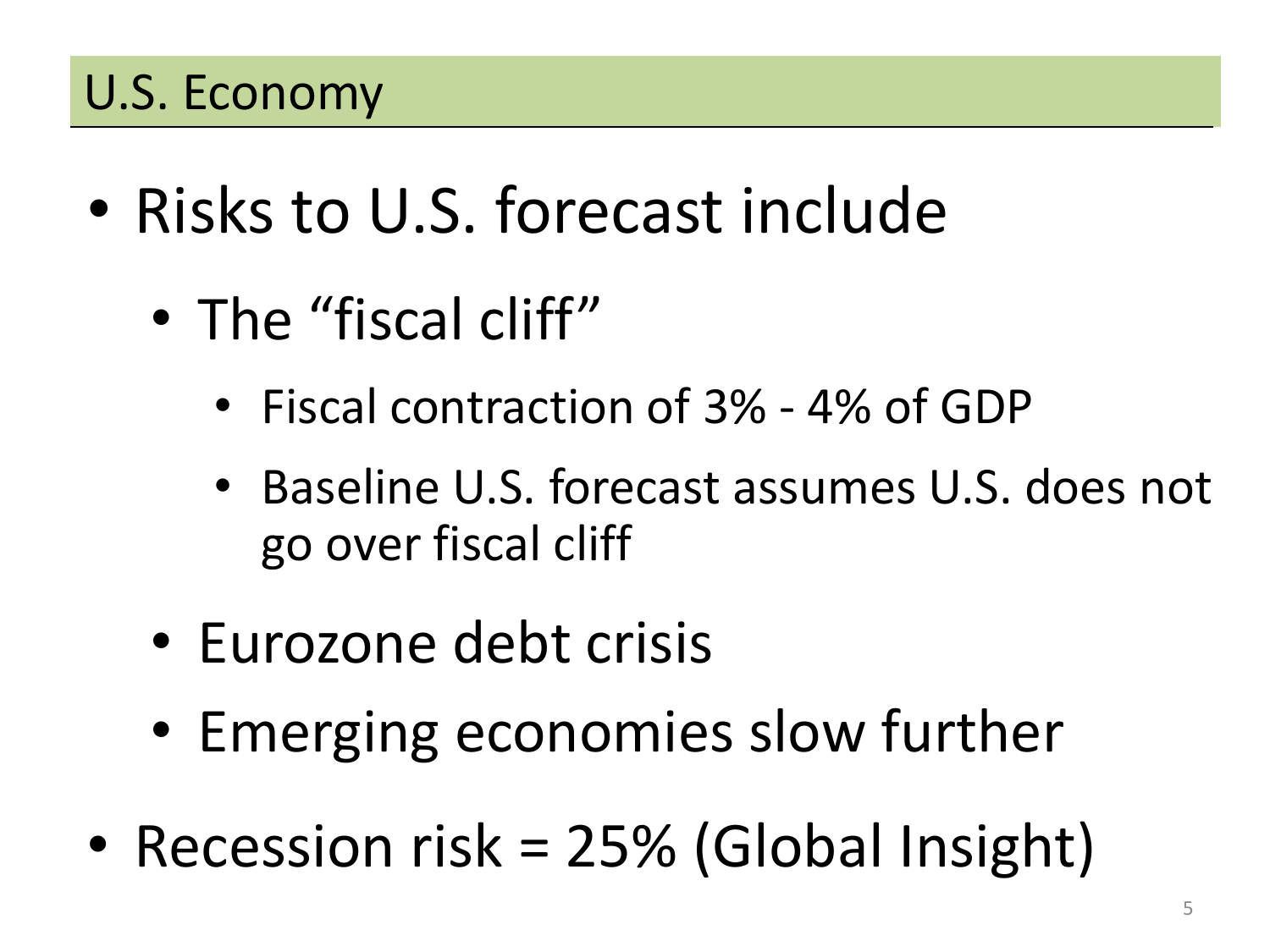### Puget Sound Region Economy

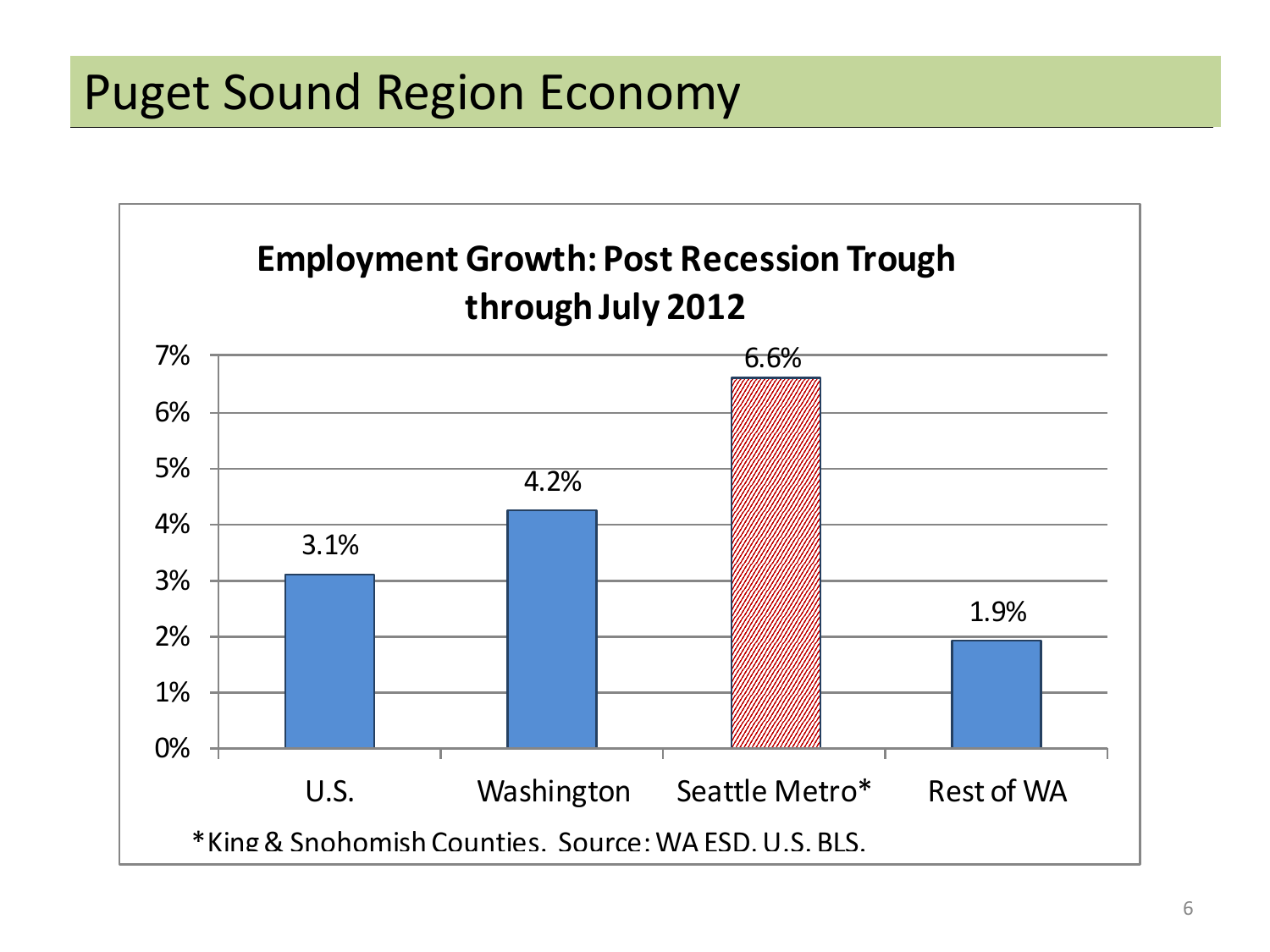#### Puget Sound Region Economy

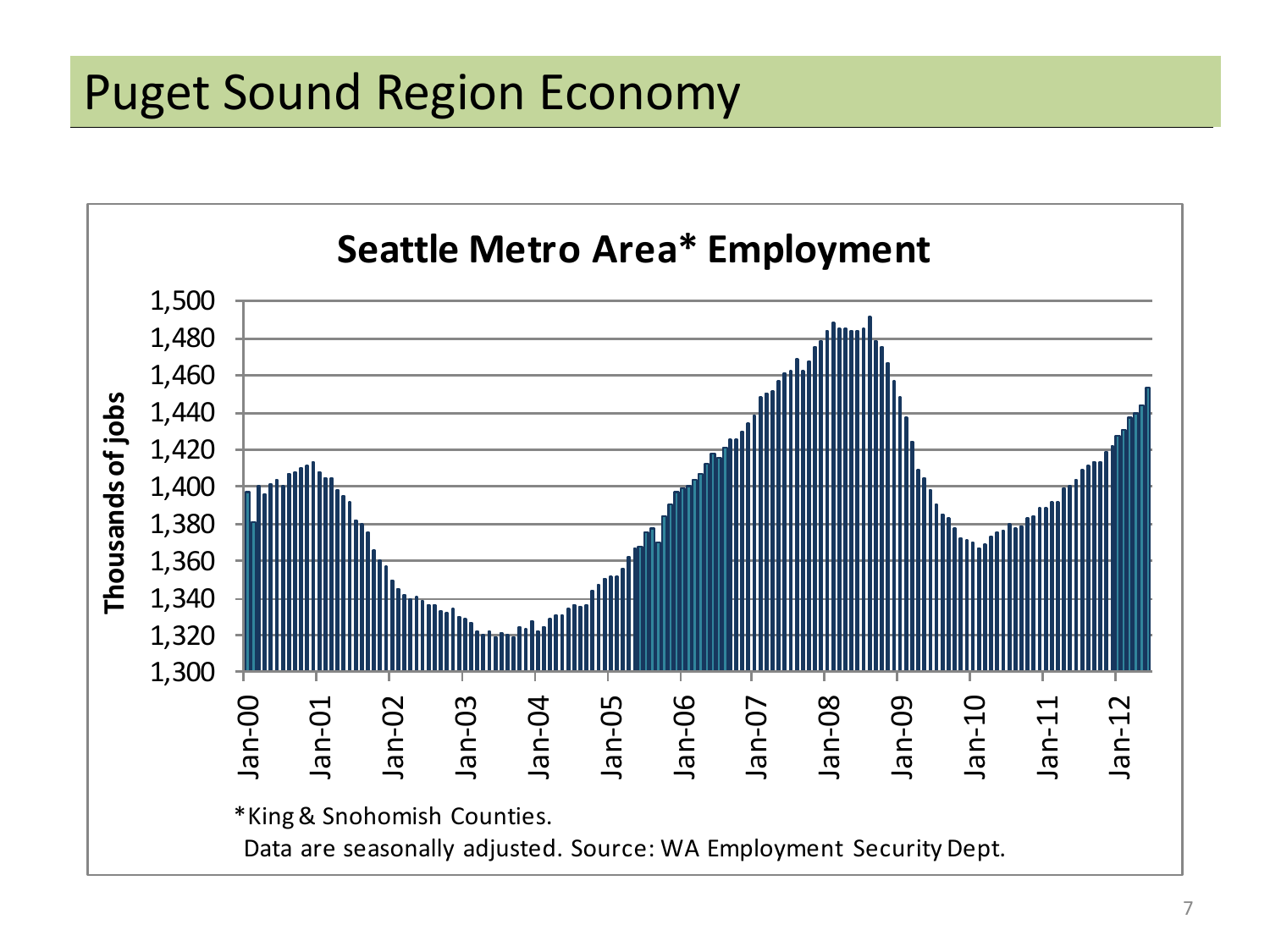#### Puget Sound Region Economy

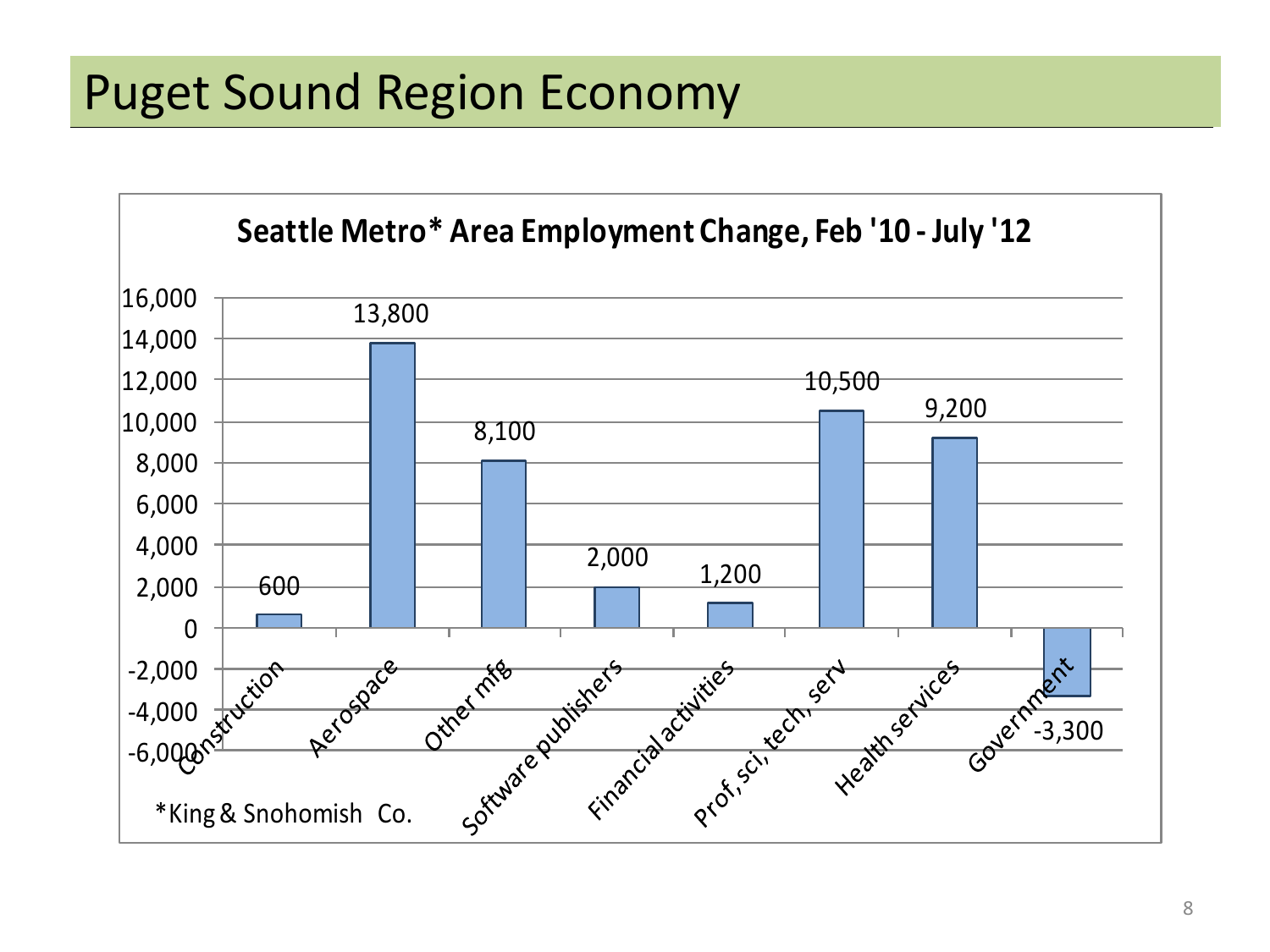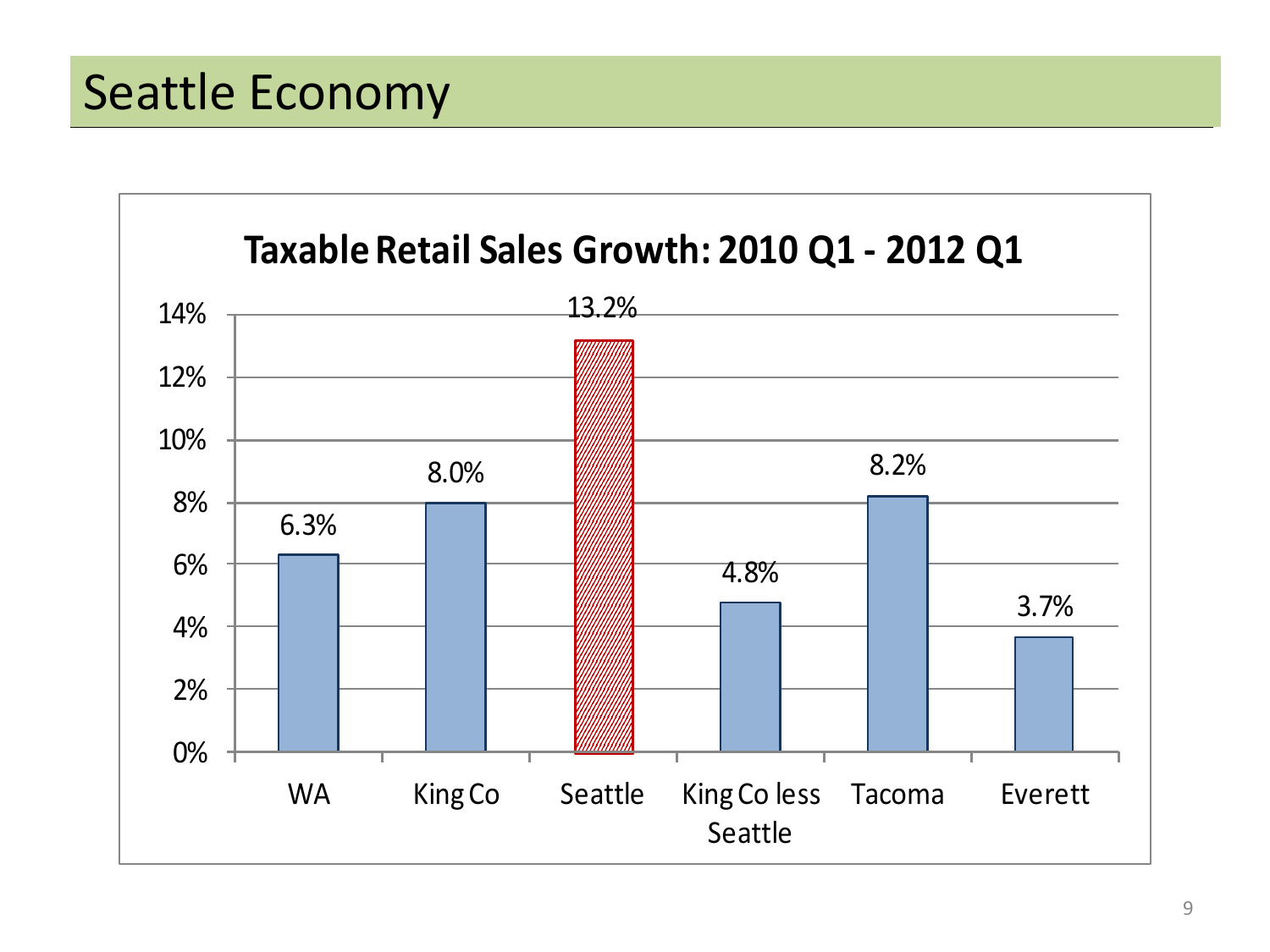- What is driving Seattle's growth?
	- Construction
		- Taxable sales are up  $34\%$  thru  $1<sup>st</sup>$  quarter 2012 from post- recession low
		- Almost all of rebound is in apartments
		- Office vacancy rates are falling
		- Inventory of unsold condos is mostly gone
			- Insignia condo project is first in several years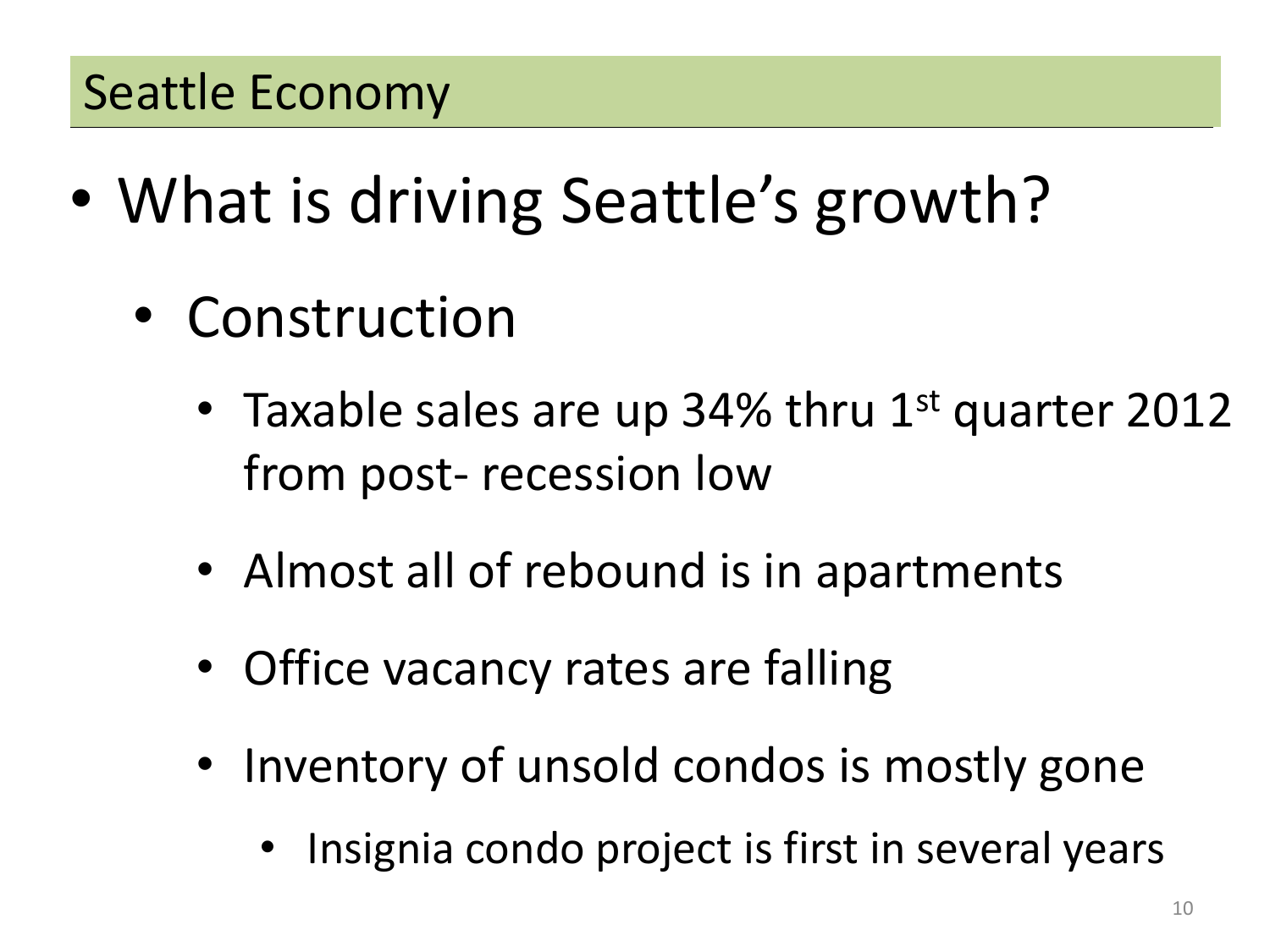#### Seattle Economy

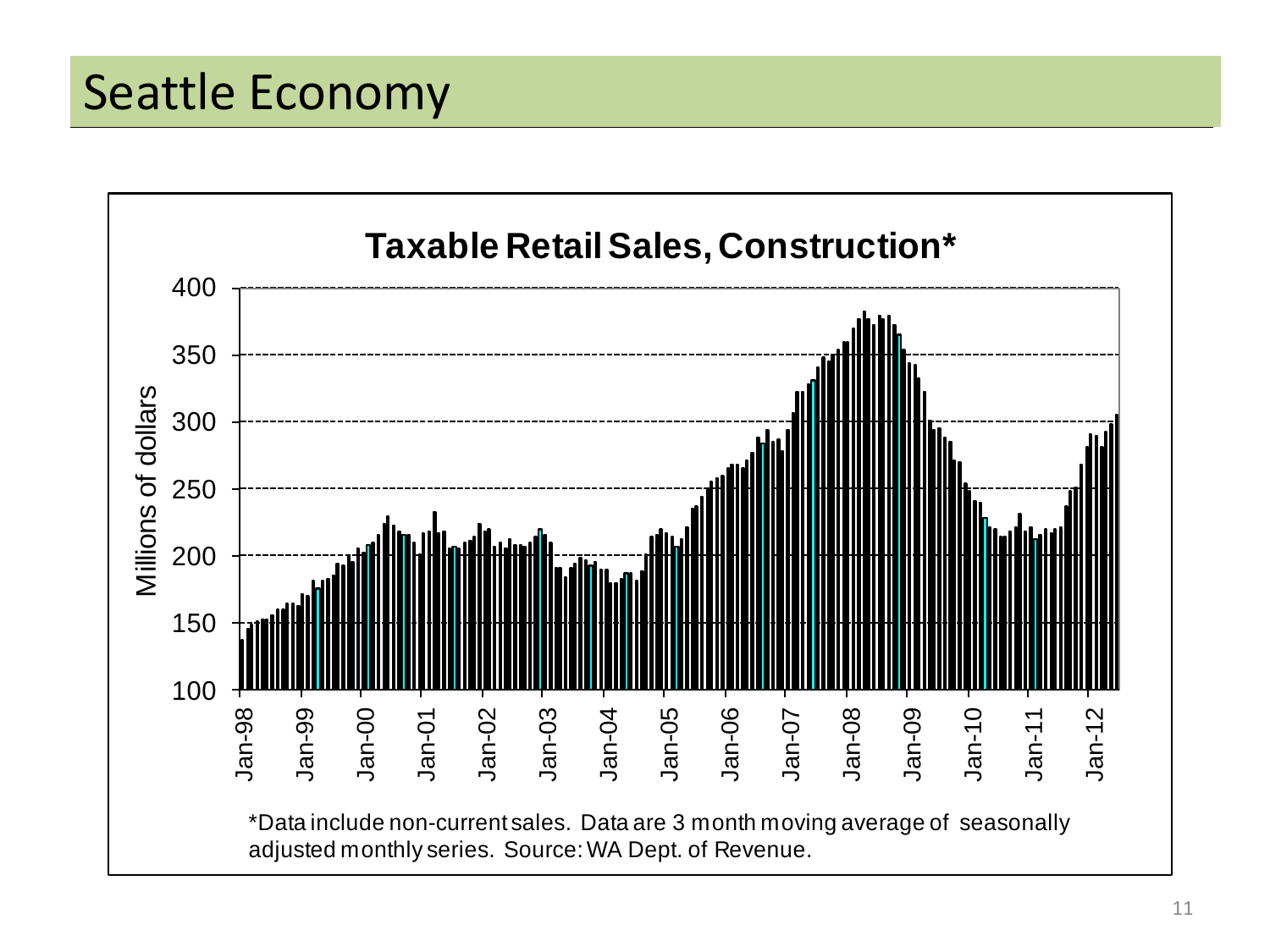- Other sources of growth include:
	- Professional, scientific & technical services
	- Travel, Tourism
		- Taxable sales for accommodations rose 21.1% from 2010 Q1 to 2012 Q1
	- Amazon has been hiring
	- Housing market is improving
		- Both sales and prices have risen over 10% from the beginning of year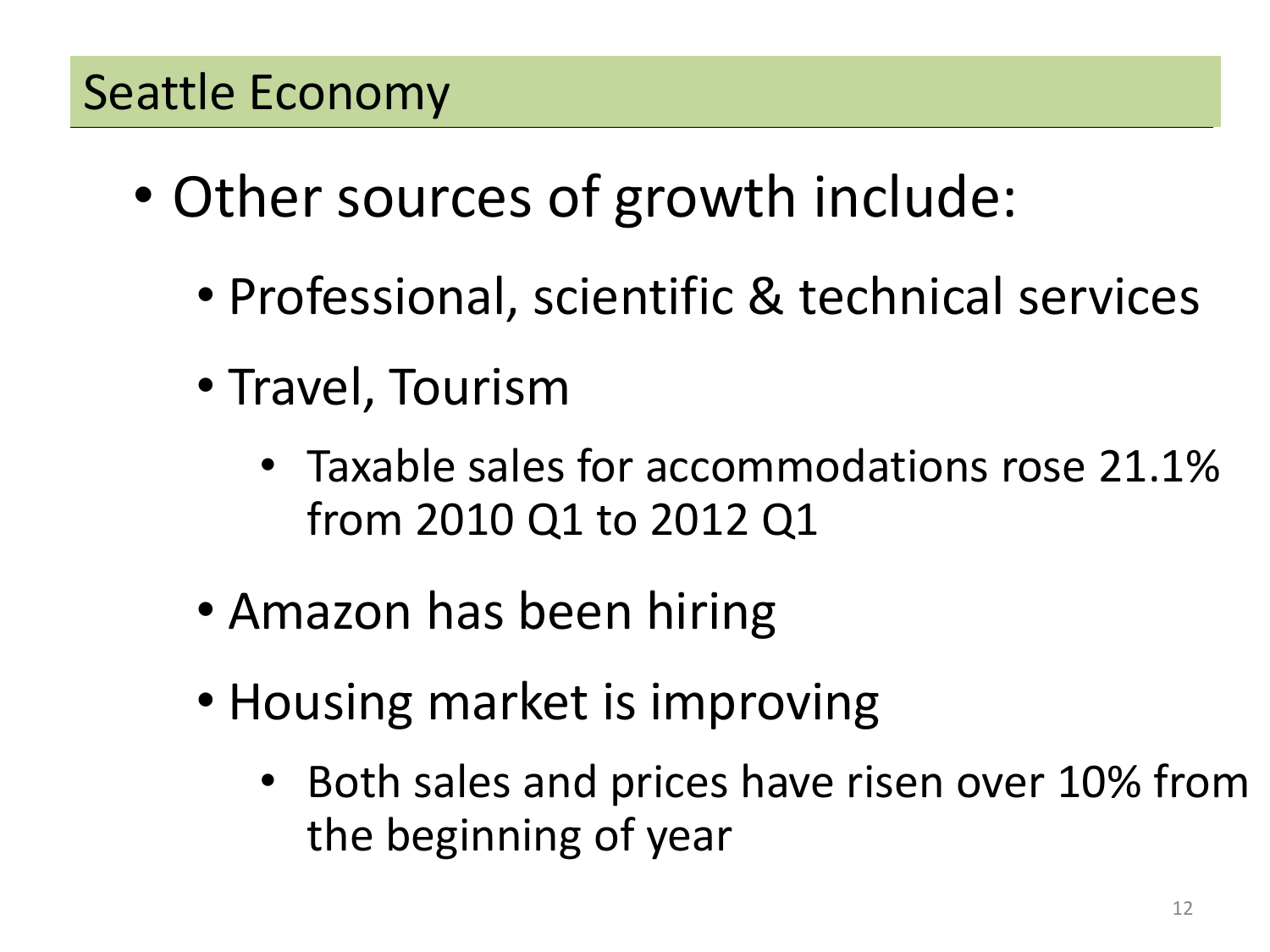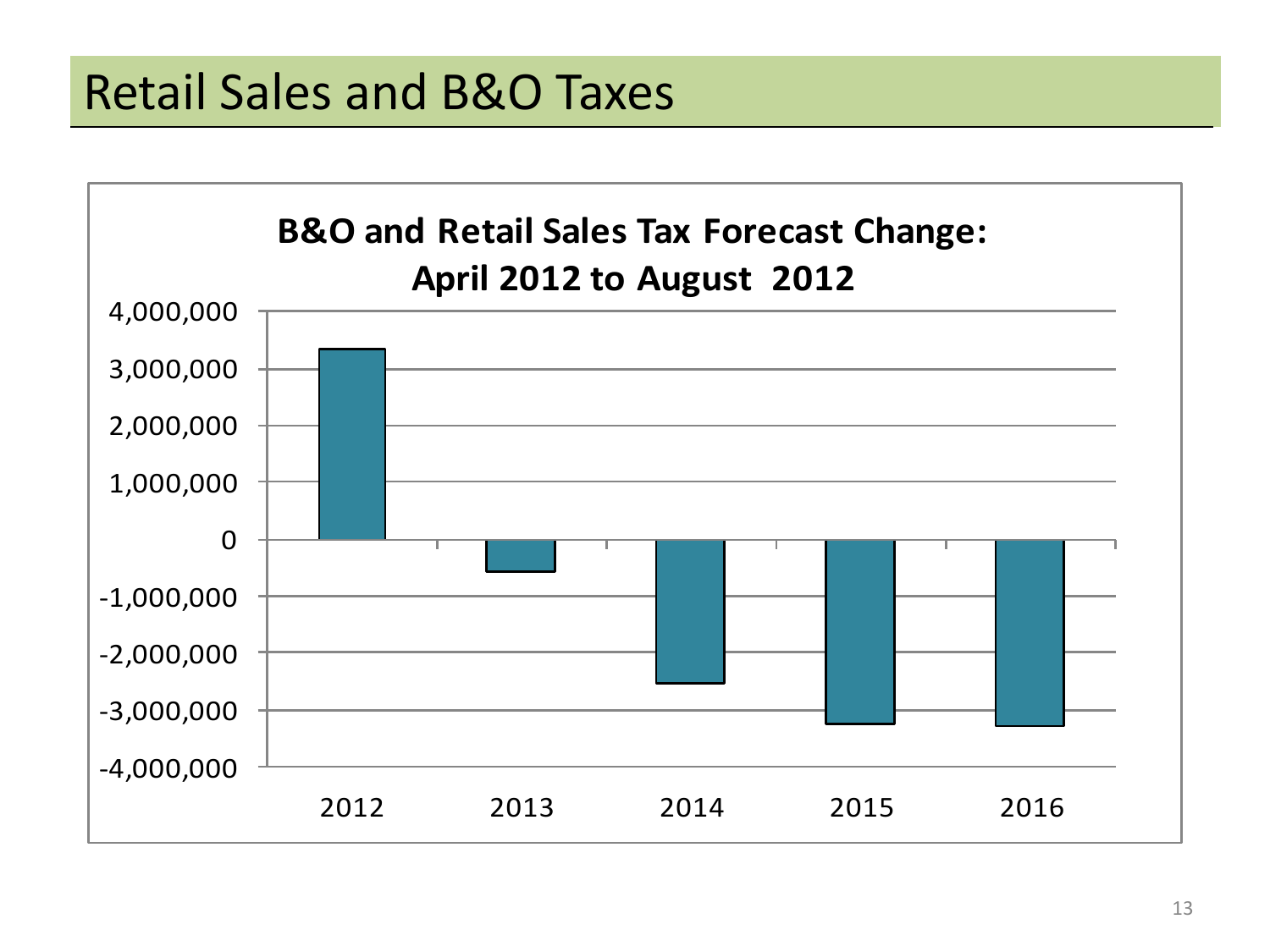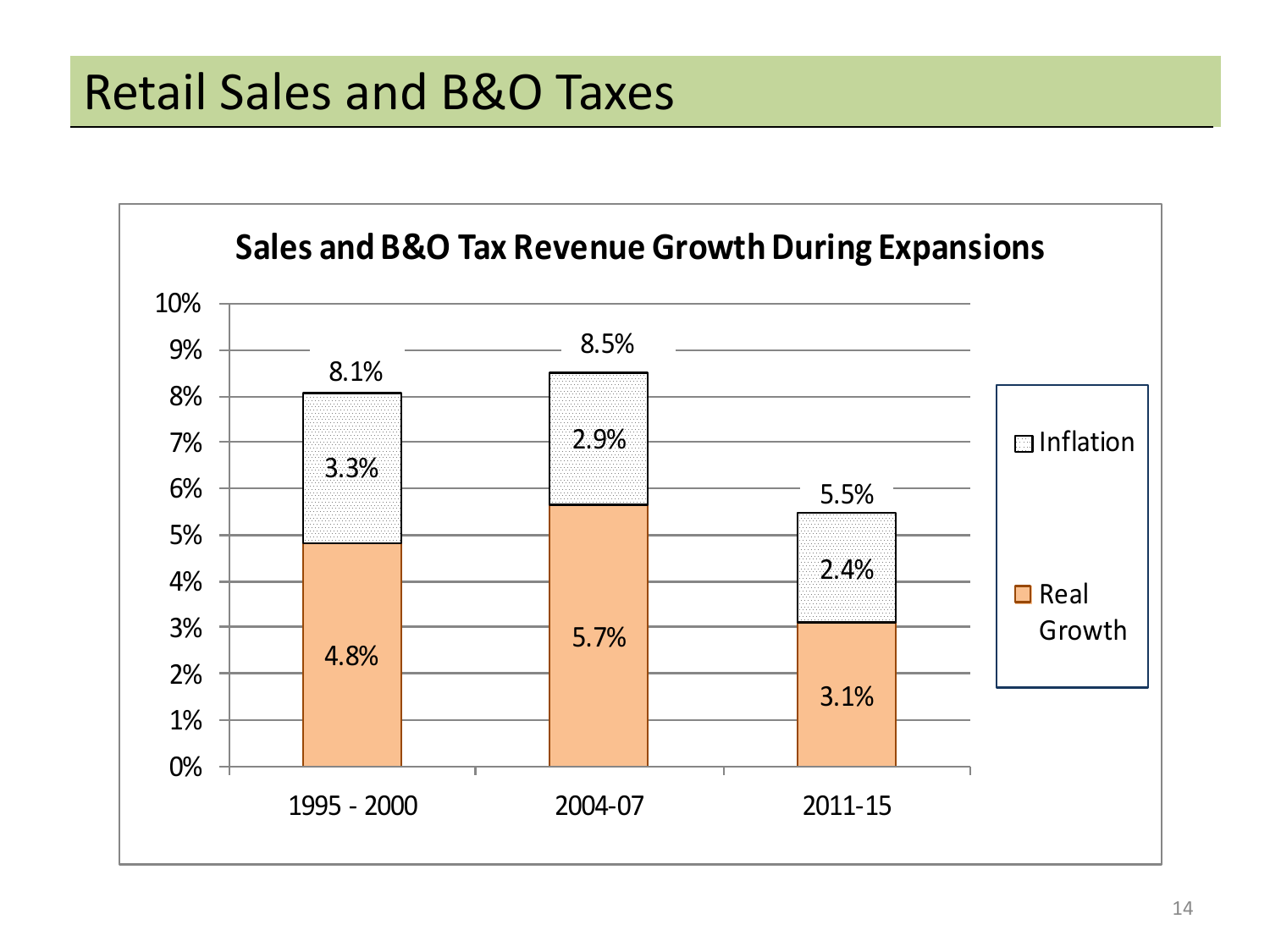#### Real Estate Excise Tax

• REET is up in 2012, led by commercial sales

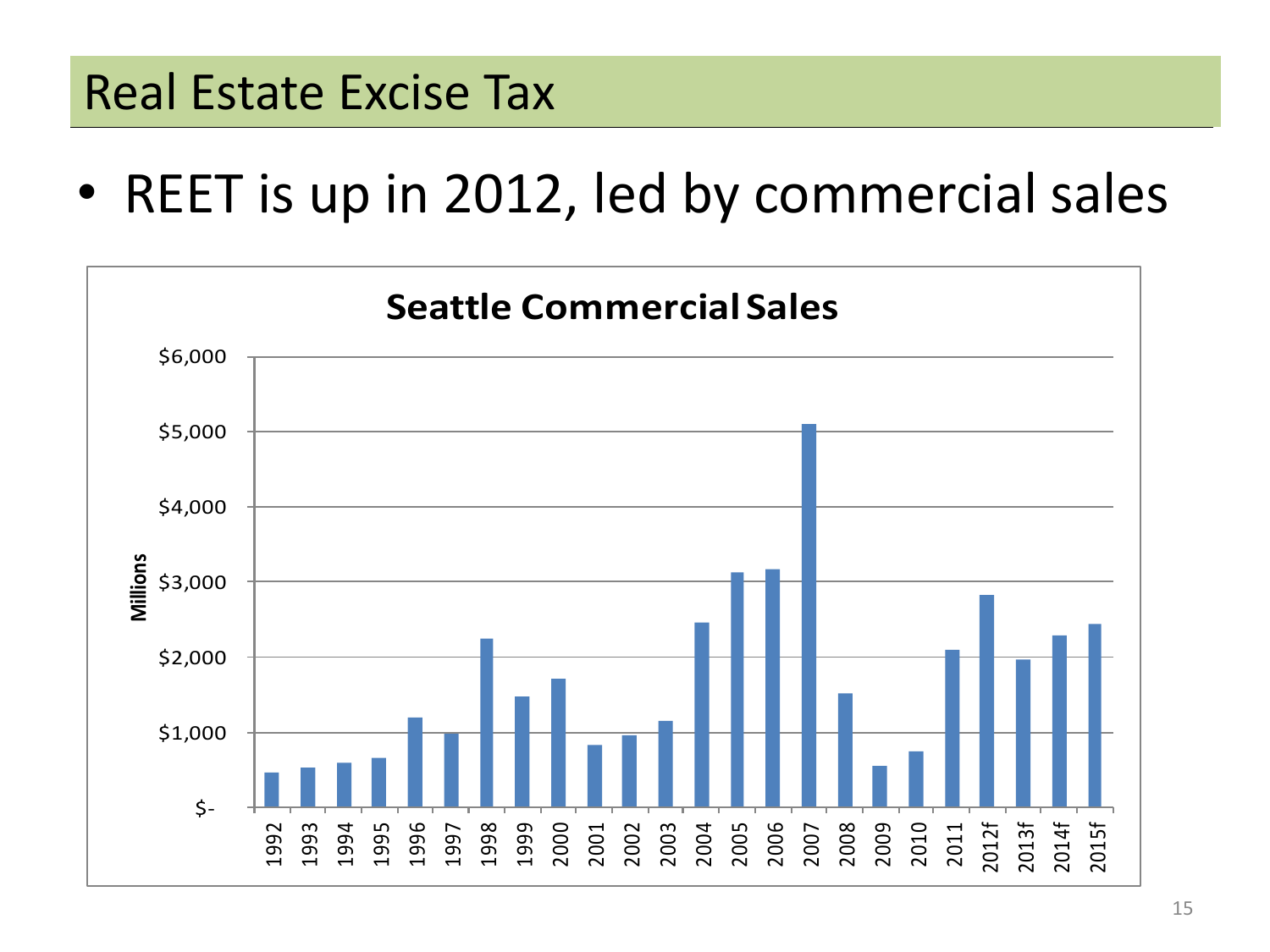#### Real Estate Excise Tax

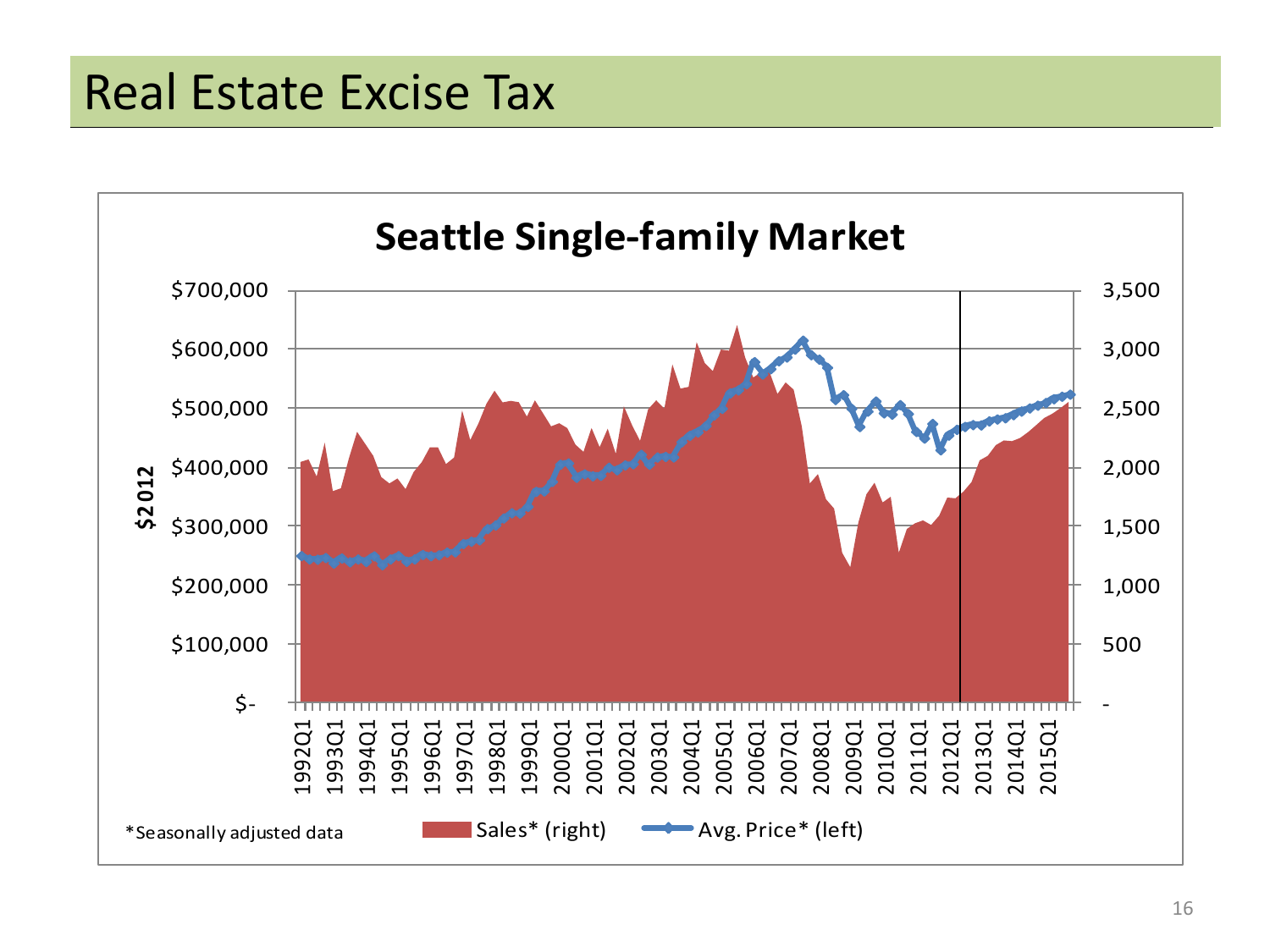## General Subfund Revenues

- Overall expectation for the biennium is for somewhat lower economically driven growth in revenues relative to April forecast.
- Offsetting this are increases in select revenues for non-economic reasons:
	- One-time audit payments (2012)
	- One-time liquor store sales proceeds (2012)
	- Medic 1/EMS property tax renewal (On-going beginning in 2014)